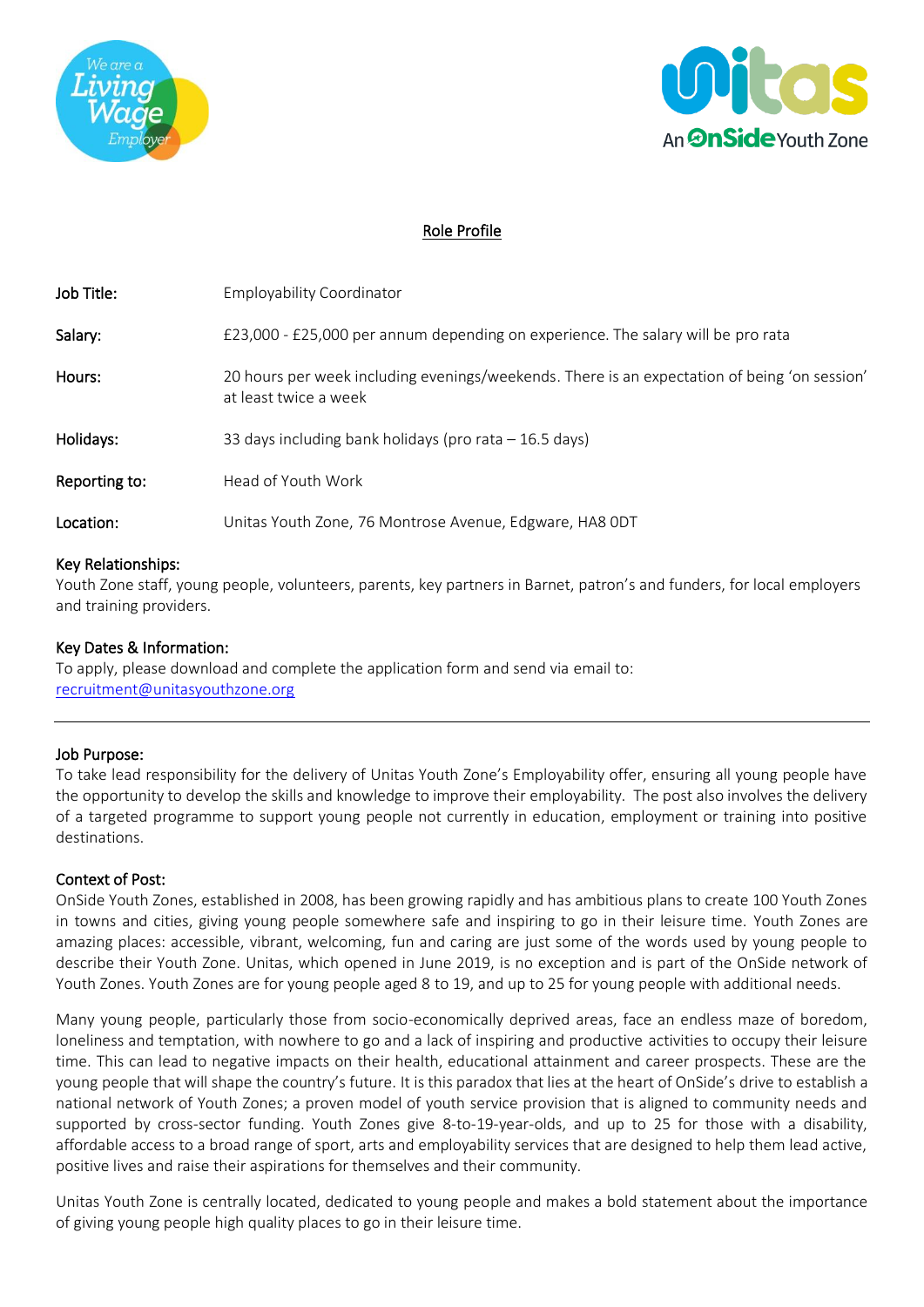



Open 7 days a week, at weekends and during school holidays, the Youth Zone's purpose is to help young people grow to be happy, healthy and successful adults. The state-of-the-art £6.5 million building provides young people with access to a range of activities, all offering young people the opportunity to try new things, meet new friends and gain support from friendly, warm, and positive staff and volunteers. The facilities include a 3G pitch, a gym, sports hall and recreation area and dance, arts, music, and media suites.

There is a specific space within the Youth Zone, the Ambitions Zone, that provides a focal point for our Employability work, along with the Enterprise team. Unitas also has IT equipment and other resources to support the Employability offer.

## Duties and Responsibilities - General

- Be a role model for young people and present a positive "can do" attitude
- Take personal responsibility for own actions
- Commit to a culture of continuous improvement
- Work within the performance framework of Unitas Youth Zone and OnSide
- Represent Unitas Youth Zone positively and effectively in all dealings with internal colleagues and external partners
- Comply with all policies and procedures, with particular reference to safeguarding, codes of conduct, health and safety, equality and diversity, to ensure all activities are accessible
- Represent Unitas Youth Zone positively and effectively in all dealings with internal colleagues and external partners
- To be alert to issues of safeguarding and child protection, ensuring the welfare and safety of Youth Zone members is promoted and safeguarded. To report any child protection concerns to the designated Child Protection Officers using the safeguarding policies, procedures and practice (training to be provided)
- To assist with any promotional activities and visits that take place at Unitas Youth Zone
- To actively promote the Youth Zone and positively contribute towards increasing Unitas Youth Zone membership
- To be willing to step in and step up, and not see the below set of duties and responsibilities as exhaustive

## Duties and Responsibilities - Detailed

- To lead on the development, delivery and review of the of the Youth Zone's employability programme and offer by:
- The creation and delivery of targeted employability programmes that seek to work with young people to develop in areas such as skills development, self-confidence, communication, and teamwork getting them ready to enter the world of work. It is vital that our employability offer considers the post-Covid-19 16 - 24 employability sector. We also anticipate that it will be delivered in a hybrid manner with both physical and online delivery.
- The creation and delivery of a job club as part of Unitas' core offer
- Establishing and maintaining strong links with partner agencies, funders, training providers and employers identifying local need and mapping out current local provision.
- Ensuring young people have access to information, advice and guidance relating to access to training and employability
- Ensuring young people have access to up-to-date training and employment opportunities, resources and guidance by maintaining a well-resourced enterprise zone
- Carry out regular review and evaluation of the employability offer, including capturing the outcomes and positive impacts, recording soft and hard outcomes, presenting case studies, and celebrating the achievements of young people. Some funding for the Employability work may be restricted and this will require a specific focus on monitoring and evaluation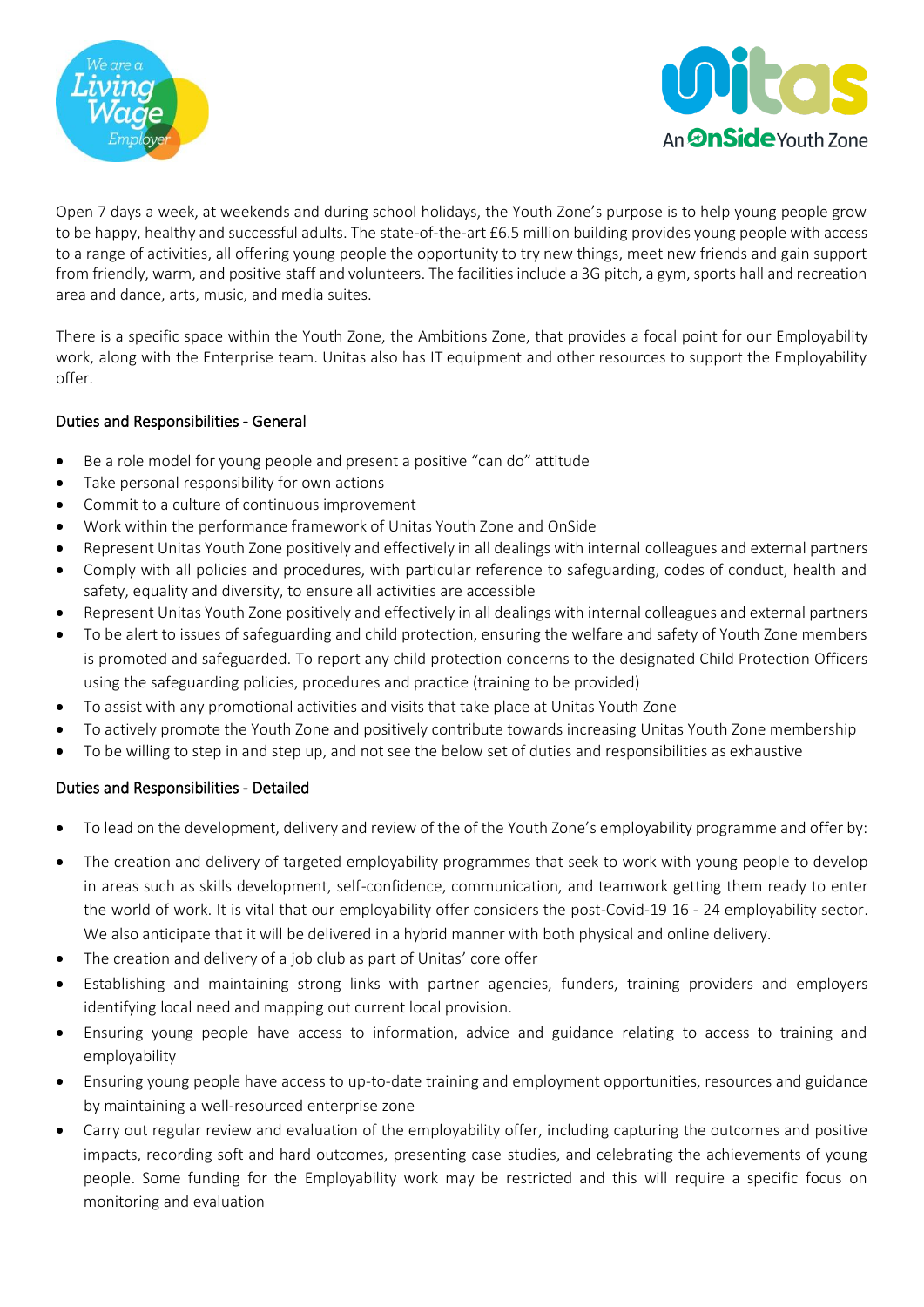



- To achieve KPI's set by the Board, Chief Executive, Head of Youth Work, and external funders, including for example, progression into employment and training or the development of employability skills. This may involve tracking alumni of the programme that you run to see what the outcomes have been some time afterwards.
- To link into national and local initiatives such as This Girl Can that are available to Unitas Youth Zone members and creating more opportunities for young people
- To deliver accreditation to young people, including taking responsibility for related administration. This may involve attending 'train the trainer' course to deliver these programmes.
- To manage, train, support and develop part time youth workers and volunteers to contribute to the programme enterprise and employability programme (subject to additional funding)
- To motivate, encourage and support young people to participate fully in sessions
- To manage the enterprise and employability budget and other resources effectively to maximise the benefits to young people
- To work with the Youth Zone staff to identify opportunities and funding for additional experiences and openings for young people relating to enterprise and employability
- To develop effective joint working with relevant external agencies to ensure a holistic approach in service delivery to young people, including representing Unitas Youth Zone at external meetings and on relevant forums
- To support sessions across the whole Unitas Youth Zone offer as required, which takes place every evening, weekend and during school holidays and will occasionally include residential work
- Carry out any other reasonable duties as requested by management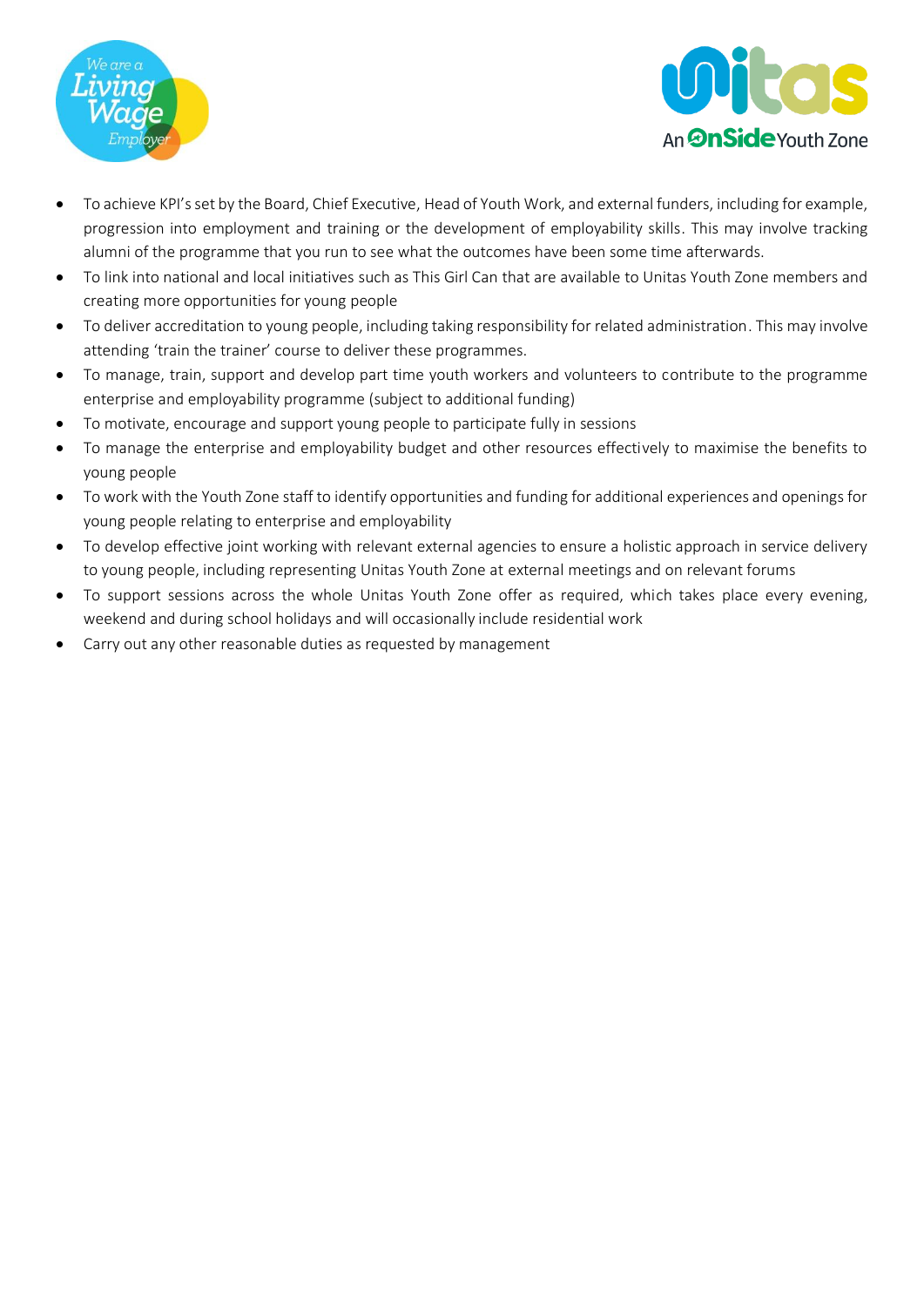



# Person Specification

| <b>Selection Criteria*</b> $A =$ Application Form $I =$ Interview                                                        | Selection Criteria* | Selection Criteria* |  |  |
|--------------------------------------------------------------------------------------------------------------------------|---------------------|---------------------|--|--|
| Experience                                                                                                               |                     |                     |  |  |
| Proven experience of working with young people aged 8 to 19 (25 with<br>disabilities) in a range of settings             | Essential           | A &                 |  |  |
| Proven experience of engaging vulnerable, disengaged or hard to reach<br>young people                                    | Essential           | A &                 |  |  |
| Experience working in a team and with volunteers                                                                         | Essential           | A &                 |  |  |
| Experience of youth work and delivering youth work programmes                                                            | Essential           | A &                 |  |  |
| Experience of delivering enterprise and employability programmes and<br>workshops to young people                        | Essential           | A &                 |  |  |
| Experience supporting NEET 16-21 year olds into positive destinations                                                    | Essential           | A &                 |  |  |
| Experience of monitoring and evaluation processes                                                                        | Desirable           | A &                 |  |  |
| Experience of work with those with disabilities and additional needs                                                     | Desirable           | A &                 |  |  |
| Experience managing externally funded projects                                                                           | Desirable           | A &                 |  |  |
| Experience providing information, advice, guidance and support to<br>young people                                        | Desirable           | A &                 |  |  |
| Experience of dealing with safeguarding issues within a multi-agency<br>setting                                          | Desirable           | A &                 |  |  |
| Experience of running own business                                                                                       | Desirable           | A                   |  |  |
| Experience working in the commercial sector (for example retail or<br>service)                                           | Desirable           | A                   |  |  |
| <b>Skills</b>                                                                                                            |                     |                     |  |  |
| Excellent written and verbal communication                                                                               | Essential           | A &                 |  |  |
| Ability to coach, encourage, motivate and provide reliable support to<br>children and young people                       | Essential           | A &                 |  |  |
| Ability to work with groups of young people                                                                              | Essential           | A &                 |  |  |
| Strong commitment to young people and ability to engage and build<br>positive relationships with disengaged young people | Essential           | A &                 |  |  |
| Ability to establish good professional relationships with young people,<br>adults and partner agencies/organisations     | Essential           | A &                 |  |  |
| Ability to manage and organise several tasks at a time                                                                   | Essential           | A &                 |  |  |
| Ability to take initiative and work creativity                                                                           | Essential           | A & I               |  |  |
| IT literate                                                                                                              | Essential           | A &                 |  |  |
| Knowledge                                                                                                                |                     |                     |  |  |
| Knowledge of the issues affecting young people                                                                           | Essential           | A &                 |  |  |
| Understanding of the principles of working with children/young people                                                    | Essential           | A &                 |  |  |
| Knowledge of recruitment and selection process                                                                           | Desirable           | A &                 |  |  |
| Knowledge of health and safety, diversity awareness and safeguarding                                                     | Desirable           | A &                 |  |  |
| best practice and how these relate to children/young people                                                              |                     |                     |  |  |
| <b>Educational / Vocational Qualifications</b>                                                                           |                     |                     |  |  |
| A professional qualification at level 4 or above                                                                         | Essential           | Α                   |  |  |
| GCSE or equivalent literacy and numeracy                                                                                 | Essential           | A                   |  |  |
| A professional youth work or teaching qualification at level 4 or above<br>(or equivalent)                               | Desirable           | A                   |  |  |
| <b>Special Requirements</b>                                                                                              |                     |                     |  |  |
| A willingness to work unsociable hours when required                                                                     | Essential           | A &                 |  |  |
| DBS clearance and committed to Safeguarding children                                                                     | Essential           | A &                 |  |  |